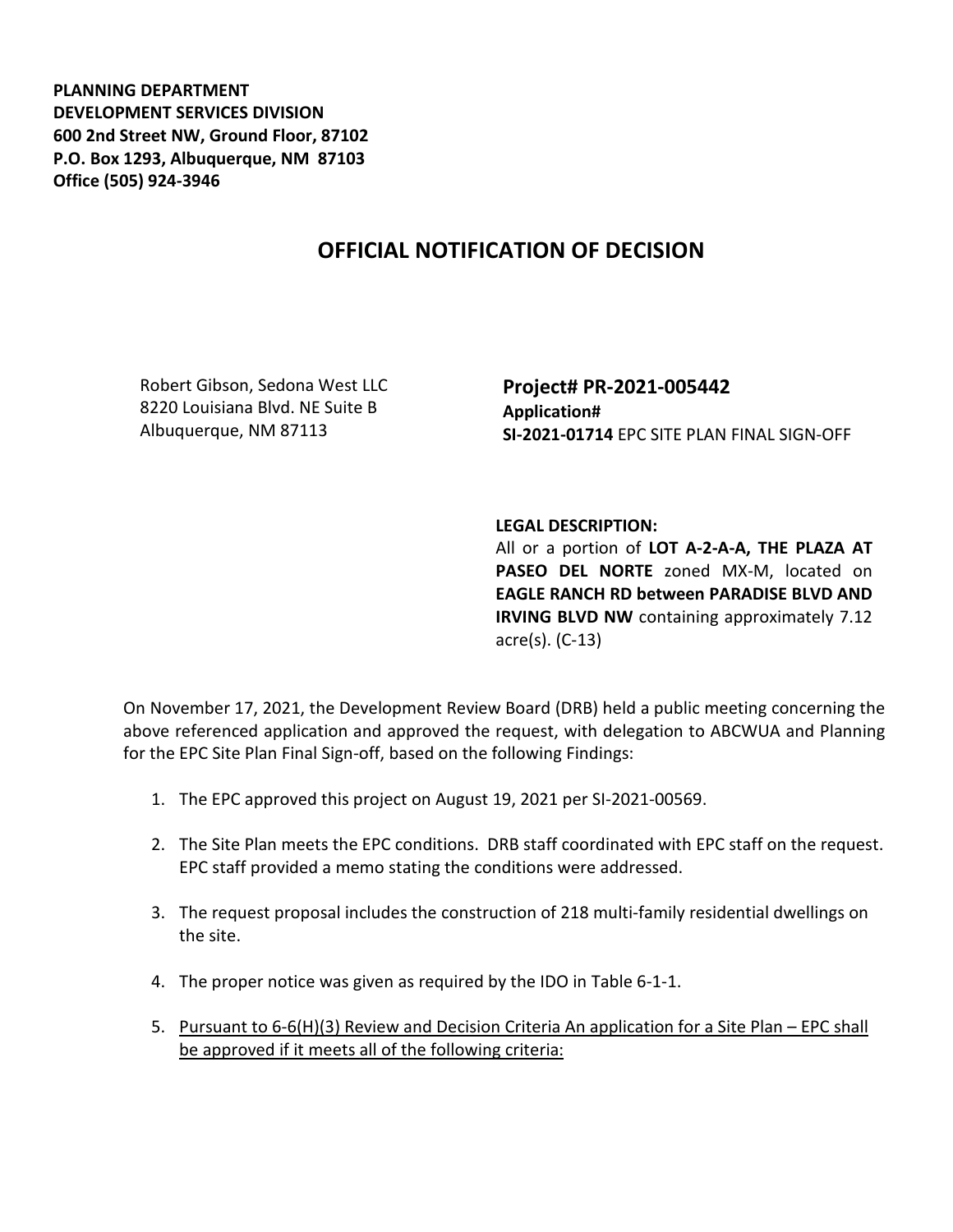*a.* 6-6(H)(3)(a) *The Site Plan is consistent with the ABC Comp Plan as amended.*

The Site Plan is consistent with the ABC Comp Plan as amended.

*b.* 6-6(H)(3)(b) *The Site Plan is consistent with any applicable terms and conditions in any previously approved NR-SU or PD zoning covering the property and any related development agreements and/or regulations.* 

The site is zoned MX-M, future development must be consistent with the underlying zoning.

*c.* 6-6(H)(3)(c) *The Site Plan complies with all applicable provisions of this IDO, the DPM, other adopted City regulations, and any terms and conditions specifically applied to development of the property in a prior permit or approval affecting the property.* 

The features and improvements depicted on the Site Plan must meet the 2019 IDO requirements.

*d.* 6-6(H)(3)(d) *The City's existing infrastructure and public improvements, including but not limited to its street, trail, drainage, and sidewalk systems, have adequate capacity to serve the proposed development, and any burdens on those systems have been mitigated to the extent practicable.* 

The site has access to a full range of urban services including utilities, roads and emergency services. A Traffic Impact Study was required and submitted, and the recommended mitigation measures were added to the Infrastructure List and approved with the Site Plan. The site has an approved Grading and Drainage Plan.

*e.* 6-6(H)(3)(e) *The application mitigates any significant adverse impacts on the surrounding area to the maximum extent possible.* 

The Landscape Plan complies with  $5-6(D)(1)(c)$  of the IDO regarding street trees, and provides landscaping that complies with 5-6(D) of the IDO regarding street frontage landscaping.

6. An Infrastructure List was approved with the Site Plan. A Financial Guaranty/Infrastructure Improvements Agreement (IIA) must be approved and recorded.